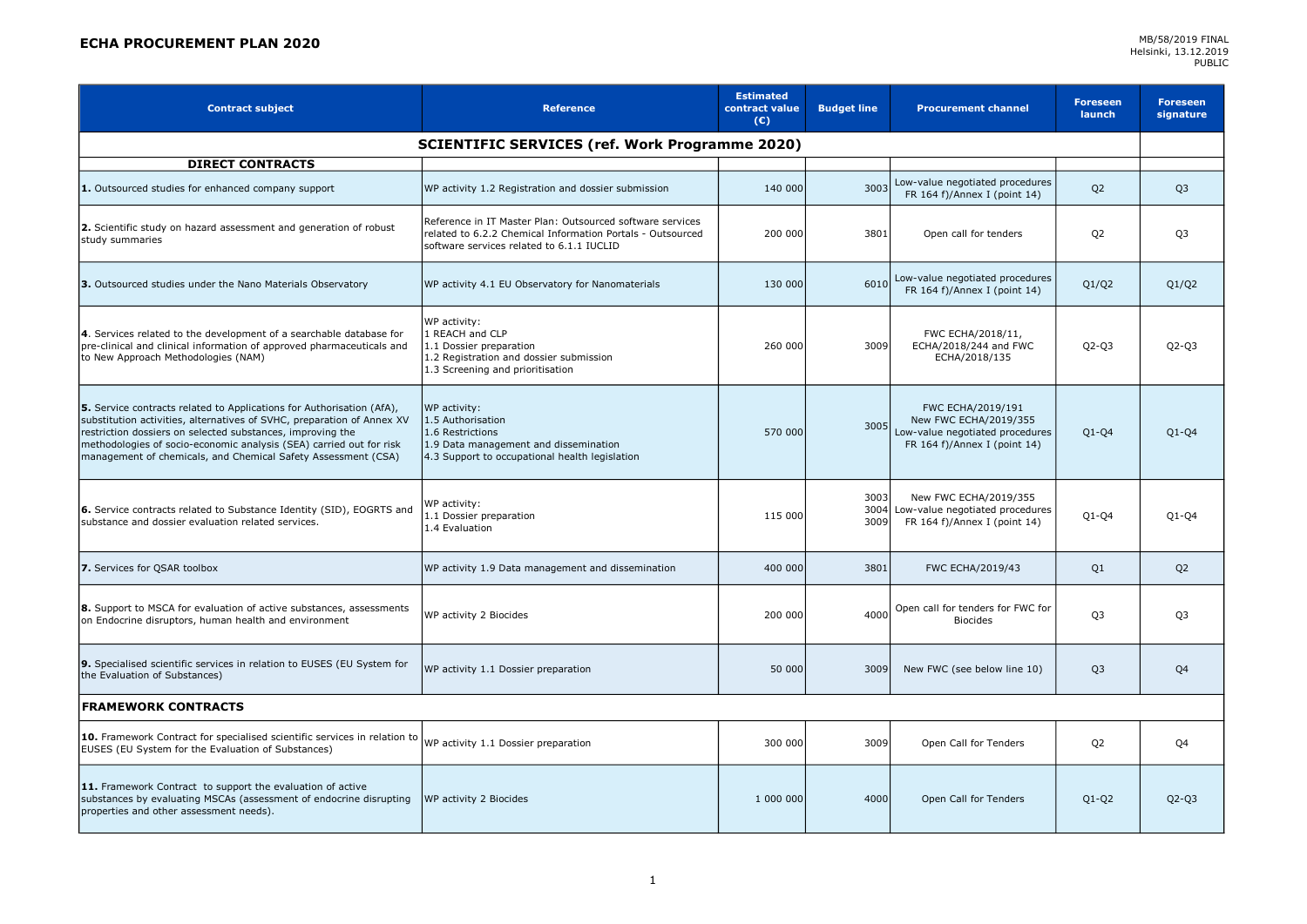## **ECHA PROCUREMENT PLAN 2020** MB/58/2019 FINAL

| <b>COMMUNICATION SERVICES</b>                                                                                                                          |                                                                                                                                                                                                                                                                                                                                                                |              |                                    |                                                                                                         |                        |                |  |
|--------------------------------------------------------------------------------------------------------------------------------------------------------|----------------------------------------------------------------------------------------------------------------------------------------------------------------------------------------------------------------------------------------------------------------------------------------------------------------------------------------------------------------|--------------|------------------------------------|---------------------------------------------------------------------------------------------------------|------------------------|----------------|--|
| <b>DIRECT CONTRACTS</b>                                                                                                                                |                                                                                                                                                                                                                                                                                                                                                                |              |                                    |                                                                                                         |                        |                |  |
| 12. Communications related to printing services and publications                                                                                       | WP activity 5.3 Management                                                                                                                                                                                                                                                                                                                                     | 15 000       | 3013<br>4013<br>5013               | FWC ECHA/2016/30                                                                                        | Q1/Q4                  | Q1/Q4          |  |
| 13. Media monitoring services (4 years, annual estimate of 80 000 $\varepsilon$ )                                                                      | WP activity 5.3 Management                                                                                                                                                                                                                                                                                                                                     | 320 000 4013 | 3013<br>5013                       | Open Call for Tenders                                                                                   | Q1                     | Q <sub>2</sub> |  |
| 14. IT tools for social media monitoring and digital asset management WP activity 5.3 Management                                                       |                                                                                                                                                                                                                                                                                                                                                                | 60 000       | 3013<br>4013<br>5013               | DIGIT FWC SIDE II                                                                                       | $Q1-Q2$                | Q <sub>2</sub> |  |
|                                                                                                                                                        | <b>LEGAL SERVICES</b>                                                                                                                                                                                                                                                                                                                                          |              |                                    |                                                                                                         |                        |                |  |
| <b>DIRECT CONTRACTS</b>                                                                                                                                |                                                                                                                                                                                                                                                                                                                                                                |              |                                    |                                                                                                         |                        |                |  |
| 15. Legal and court cases, ad-hoc legal advice (several contracts)                                                                                     | WP activity 5.3 Management                                                                                                                                                                                                                                                                                                                                     | 350 000      | 3022<br>4022                       | Exceptional negotiated<br>procedures under point 11. 1, h)<br>of Annex I to FR                          | Q1/Q4                  | Q1/Q4          |  |
| 16. Advice on IPR                                                                                                                                      | WP activity 5.3 Management                                                                                                                                                                                                                                                                                                                                     | 90 000       | 3022                               | <b>JRC FWC</b>                                                                                          | Q1/Q4                  | Q1/Q4          |  |
| IT SERVICES (ref. IT MASTER PLAN 2020)                                                                                                                 |                                                                                                                                                                                                                                                                                                                                                                |              |                                    |                                                                                                         |                        |                |  |
| <b>SPECIFIC CONTRACTS (under Framework Contracts)</b>                                                                                                  |                                                                                                                                                                                                                                                                                                                                                                |              |                                    |                                                                                                         |                        |                |  |
| 17. Methods and tools for data mining. Text analytics. IUCLID Data<br>Extractor                                                                        | Outsourced software services related to 6.1 Work on data                                                                                                                                                                                                                                                                                                       | 400 000      | 3003, 3008                         | FWC ECHA/2017/10                                                                                        | Q1                     | Q <sub>2</sub> |  |
| 18. Services related to development and maintenance in 2019 of<br><b>ECHEM Portal</b> (the Global Portal to Information on Chemical<br>Substances)     | Outsourced software services related to 6. 2019 priorities:<br>Grow                                                                                                                                                                                                                                                                                            | 200 000      | 3801                               | FWC ECHA/2018/560                                                                                       | Q1                     | Q1             |  |
| 19. Several contracts for PROGRAMME ECM & ECHA Interacts                                                                                               | Outsourced software services, studies and support services<br>(e.g. help desk) related to 5.1. Efficiently launch new IT<br>based services and 5.2.2. Enhance the recording of the<br>scientific assessment findings and advance the use of the<br>recorded information and 6.2. Efficiency increase                                                           | 2 250 000    | 3008, 4008 and<br>5008             | FWC ECHA/2015/321,<br>FWCECHA/2017/09, DIGIT SLA<br>014-00, new FWC<br>ECHA/2019/322                    | Q4-2019-Q1/Q3-<br>2020 | Q <sub>3</sub> |  |
| 20. Several contracts for PROGRAMME IT Services for Industry                                                                                           | Outsourced software services, studies and support services<br>(e.g. help desk) related to:<br>5.1.1. Poison Centre Notification Portal and central<br>searchable database,<br>5.1.2. Waste Framework Directive: SCIP database,<br>5.2.1. IUCLID as global standard,<br>5.3. Advance IT capabilities for environment exposure<br>assessment<br>7. BPR<br>8. PIC | 3 750 000    | 3008, 4008,<br>5008                | FWC ECHA/2016/333 and FWC<br>ECHA/2017/09                                                               | Q4-2019-Q1/Q3<br>2020  | Q4             |  |
| 21. Several contracts for PROGRAMME ADSM & RM (Application<br>Delivery and Service Management & Release Management) for the IT<br>applications of ECHA | Outsourced ICT infrastructure services and application<br>management services, support services (e.g. service desk),<br>hardware and software licences related to:<br>4. 2020 priorities: Run<br>6.3. ICT infrastructure services and workplace services                                                                                                       | 1 700 000    | 3008, 4008,<br>5008, 6010,<br>6011 | FWC ECHA/2017/09, FWC<br>ECHA/2015/321, FWC<br>ECHA/2018/560, FWC<br>ECHA/2017/10, FWC<br>ECHA/2016/333 | Q4-2019-Q1/Q3-<br>2020 | Q3/Q4          |  |